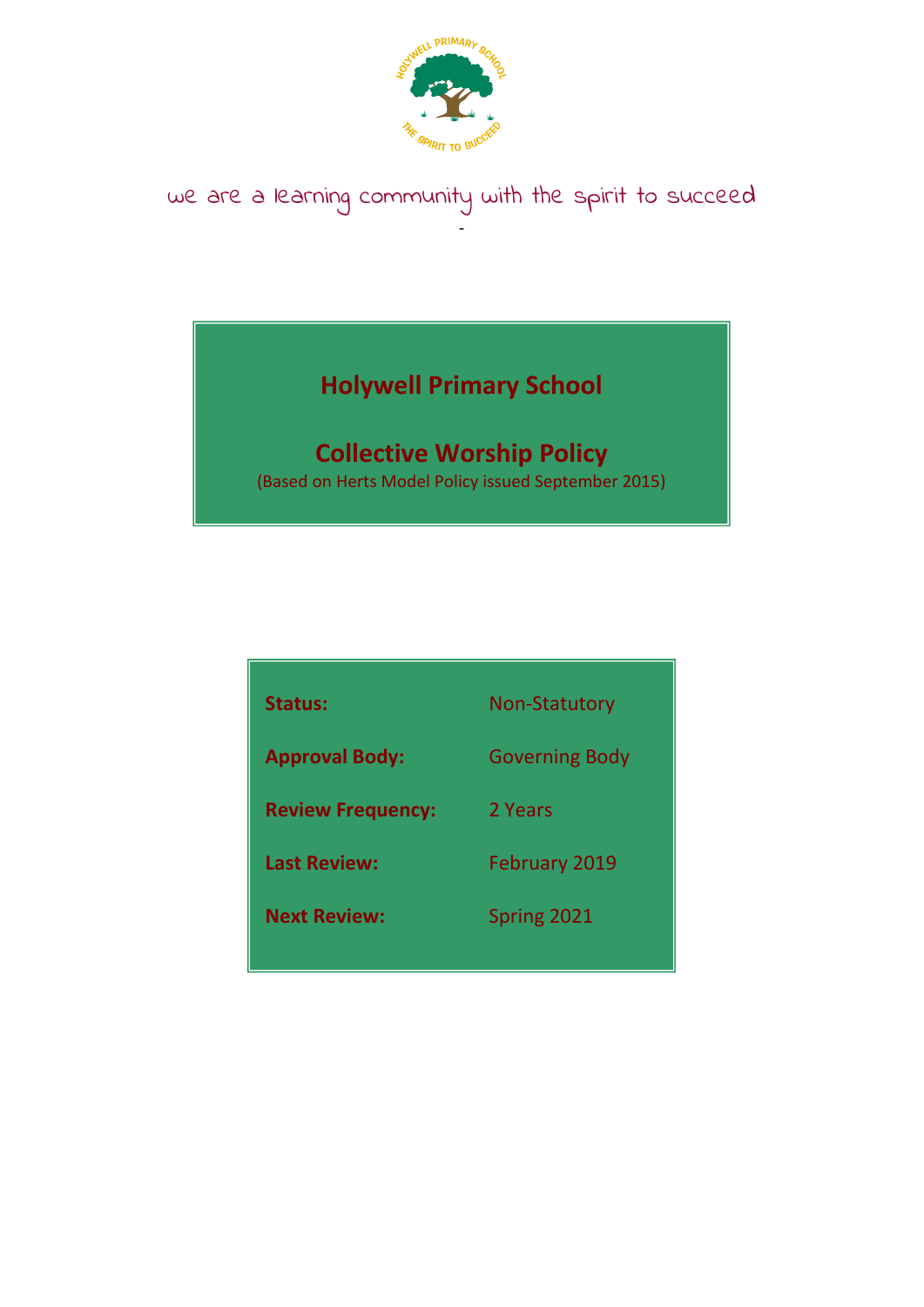

### **Collective Worship Policy**

#### **1. Background to collective worship at our school**

It is a legal requirement that all registered school age pupils take part in an act of worship each day. These acts of worship must be "wholly or mainly of a broadly Christian Character" for the majority of the time. They must also be "appropriate, having regard to the ages, aptitudes and family backgrounds of the pupils".

Families who send their children to this school are from a range of faith backgrounds. Some children are from practising Christian families, some are from religions other than Christianity including Hindu, Muslim, Jewish etc. and some are from non-religious backgrounds. We recognise that in asking our children to worship we have to consider the background that our children come from and it is therefore not the practice of this school to preach to or convert the children. The faith background of both the staff and the child's family is respected at all times. (See Appendix 1 for a list of special occasions regularly celebrated by the school).

The Headteacher is responsible (under the School Standards and Framework Act 1998) for arranging the daily collective worship. Parents of a pupil at a community, foundation or voluntary school have a right to withdraw their children from collective worship. If a parent asks for their child to be wholly or partly excused from attending collective worship at the school the school must comply unless the request is withdrawn. Any parent who wishes to exercise this right should consult the Headteacher. Teachers may also withdraw from collective worship.

#### **2. Some Definitions**

#### 2.1 Collective worship

Worship from within a faith tradition has a very specific definition. A school community is not a worshipping community and the law recognises this by requiring "collective" not "corporate" worship. Broadly, worship in school is more appropriately referred to as worthship. This might encompass what is offered in a spirit of admiration, celebration and respect to God and/or people of excellence, worthy of honour and by extension to concepts, principles and conduct which are worthy of celebration as examples of the highest achievements of the human spirit.

Worship defined in this way draws on literature, music, art, drama and other sources of inspiration and reflection for pupils and staff whose religious and cultural backgrounds are of any faith or none. In this way collective worship is inclusive not exclusive.

#### 2.2 Worship of a broadly Christian character

The majority of acts of worship must be of a "broadly Christian character", and those that are must reflect the broad traditions of Christian belief without being denominational.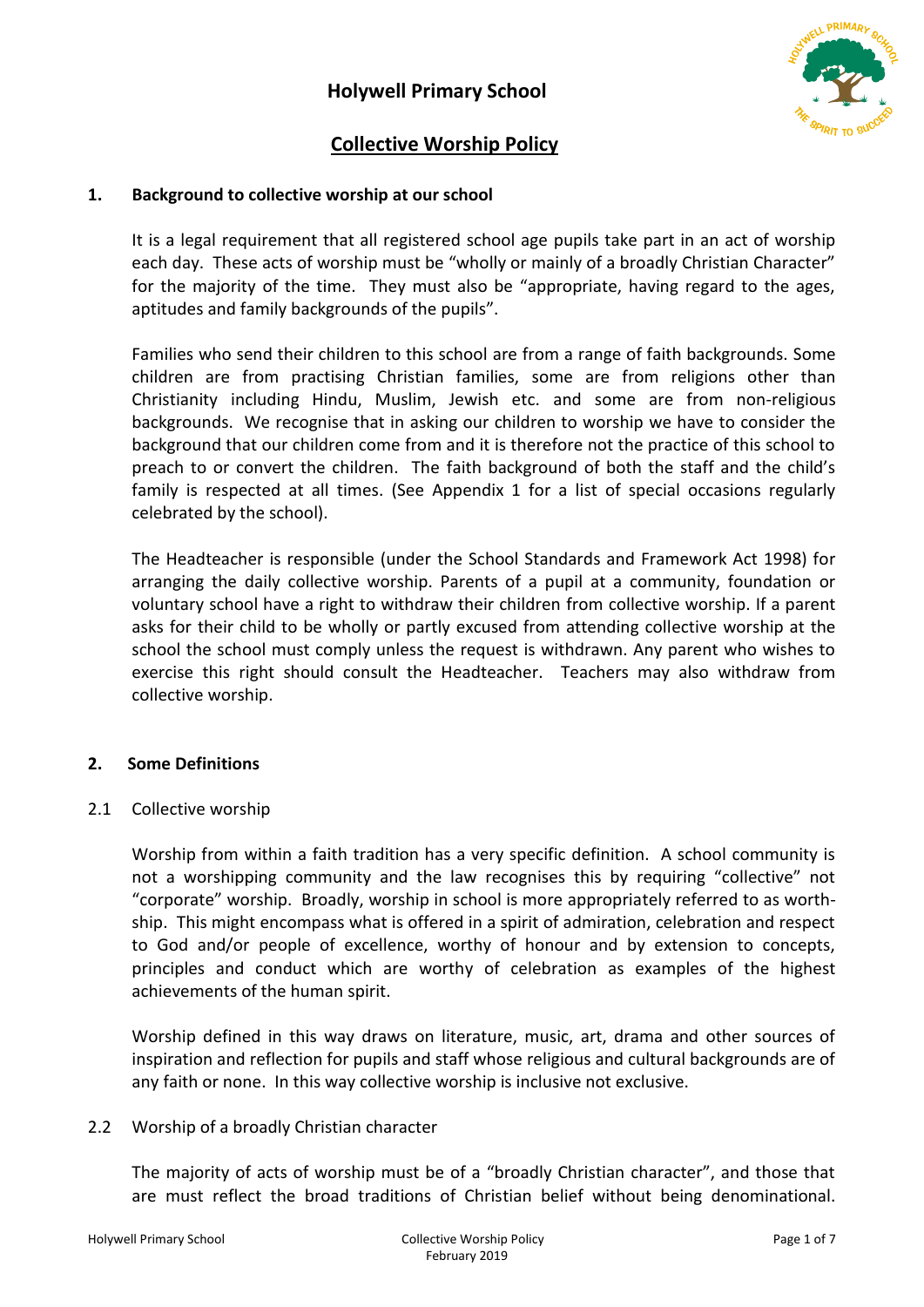Paragraphs 60-63 of the DFE Circular 1/94 asks schools to define this as according a special status to Jesus Christ.

If we are to be inclusive in our worship in this school, taking the family backgrounds of the children into consideration, then, when according a special status to Jesus Christ, all pupils, whatever their beliefs, need to be respected. It is therefore appropriate in this school to tell stories of the life of Jesus, but inappropriate for all children to be required to address Him in prayer.

Many of the characteristics of Christianity are shared by all the faiths. It is important to concentrate on these as well as those specific to Christianity.

#### **3. Values and aims**

We believe at this school that collective worship both supports and strengthens what we aim to do in every aspect of school life. Our caring ethos, and the value which we place on the development of the whole child; spiritually, morally, socially, culturally and intellectually is reflected in our worship. We value this special time in the school day for the space it gives children to develop a reflective approach to life and the ability to express their reflections in traditionally religious ways or any other appropriate manner.

Through our collective worship we aim to provide a caring and supporting environment for children to:

- Become increasingly aware of themselves as individuals and groups within the school and wider community
- Grow in understanding of the feelings of other people in every day situations and beliefs
- Explore the language which people use to express their feelings
- Deepen their sense of wonder about the world around them
- Grow in confidence when making a presentation to the group or whole school
- Respond freely to religious and/or spiritual stimulus
- Acknowledge diversity and affirm each person's life stance, whether it be religious or not

Worship both reflects and nurtures the ethos of the whole school. It encompasses all aspects of school life and all areas of the curriculum so that every member of staff and every pupil may feel involved. In particular school worship here develops the feeling of belonging to a community which is essential for personal development and spiritual growth.

#### **4. Objectives**

We see school worship as an educational opportunity with clear objectives. We use this time to encourage pupils to:

- Show interest in, and a concern for, members of the school community
- Celebrate special occasions together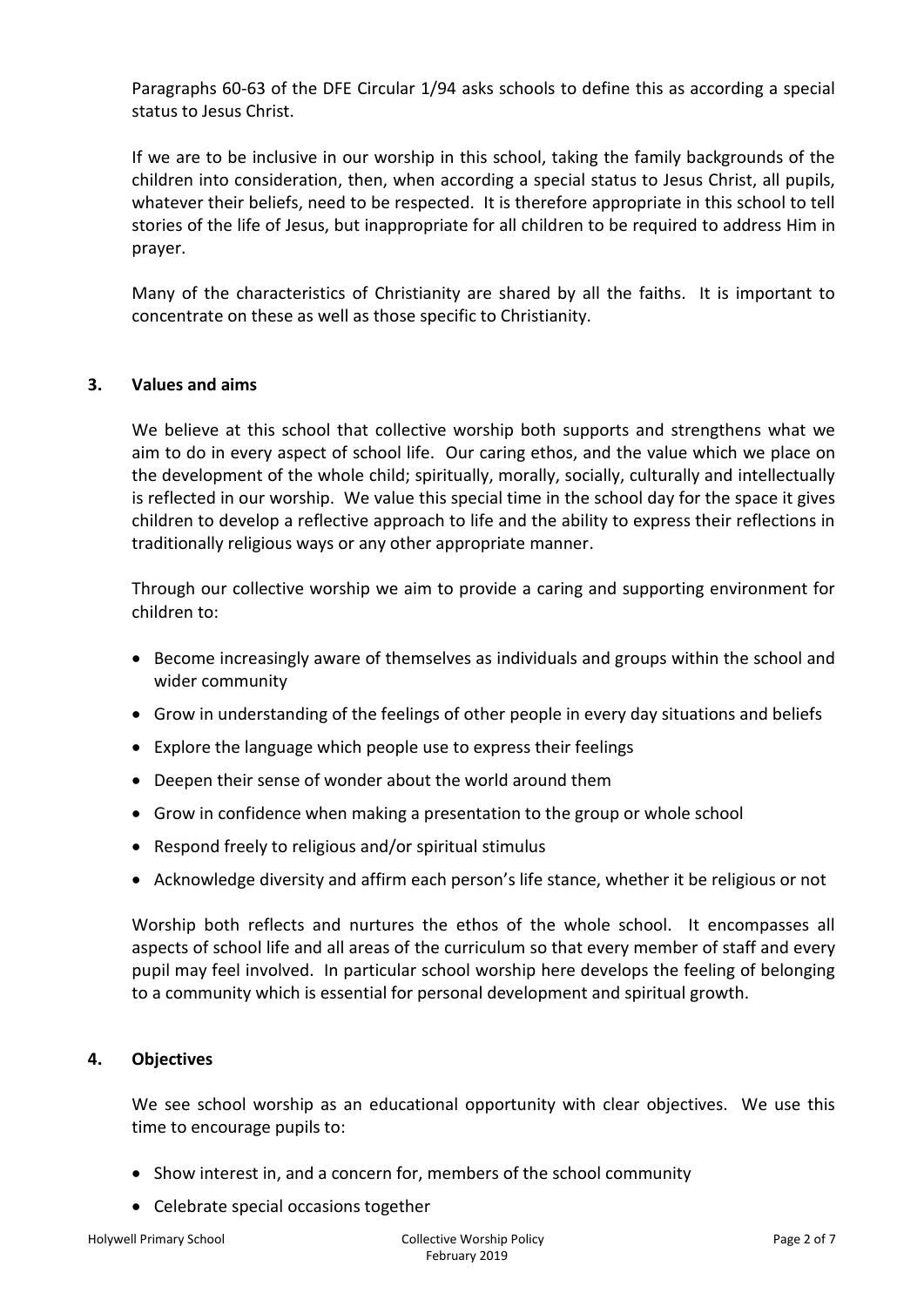- Show concern for the daily happenings in school life, the local community and the wider world
- Share appreciation of worthwhile projects undertaken by groups within the school
- Explore and review the variety of values, attitudes, standards, manifested in religions and society
- Reflect upon dimensions of human life the wonderful, beautiful, joyful, heroic, humorous, tragic, sorrowful, solemn….;
- Reflect on the way in which humankind has expressed the deepest spiritual feelings, through the creative and expressive arts, scientific discovery, religious practice, service to God and other people.

#### **5. Planning**

In this school we combine our acts of worship with assembly, helping to ensure that worship takes place within a broad educational framework. When the whole school meets together (Monday and Friday) this is generally between 9:05 a.m. and 9:30 a.m. On Tuesday and Thursday each class meets together as part of their PSHE lesson and on Wednesday there is a reflection time after singing assembly.

The Headteacher usually leads the whole school reflection time on a Friday, with a rota of other staff leading worship on other days. The assembly schedule is currently designed and implemented by the leadership team.

The school year is divided into weekly themes which encompass religious festivals, known national or international events, and aspects taken from the school calendar. Staff leading worship can then plan around the themes and a development of ideas can build up. We believe that creating the right atmosphere is crucial to the quality of the worship. Therefore, the time is not over-dominated by school administration or moralising. We plan the time so that there is a variety in content and methods, allowing opportunity for quiet personal reflection/worship. (See the school's Charter in Appendix 2).

#### **We choose from a range of methods, including:**

- Pupils' contributions
- Sacred and secular stories/readings
- Dance/drama
- Prayer/reflection/meditation/songs/hymns/music
- Artefacts/natural materials
- Visual aids/focal points
- Dialogue/creative silence
- Visitors' contributions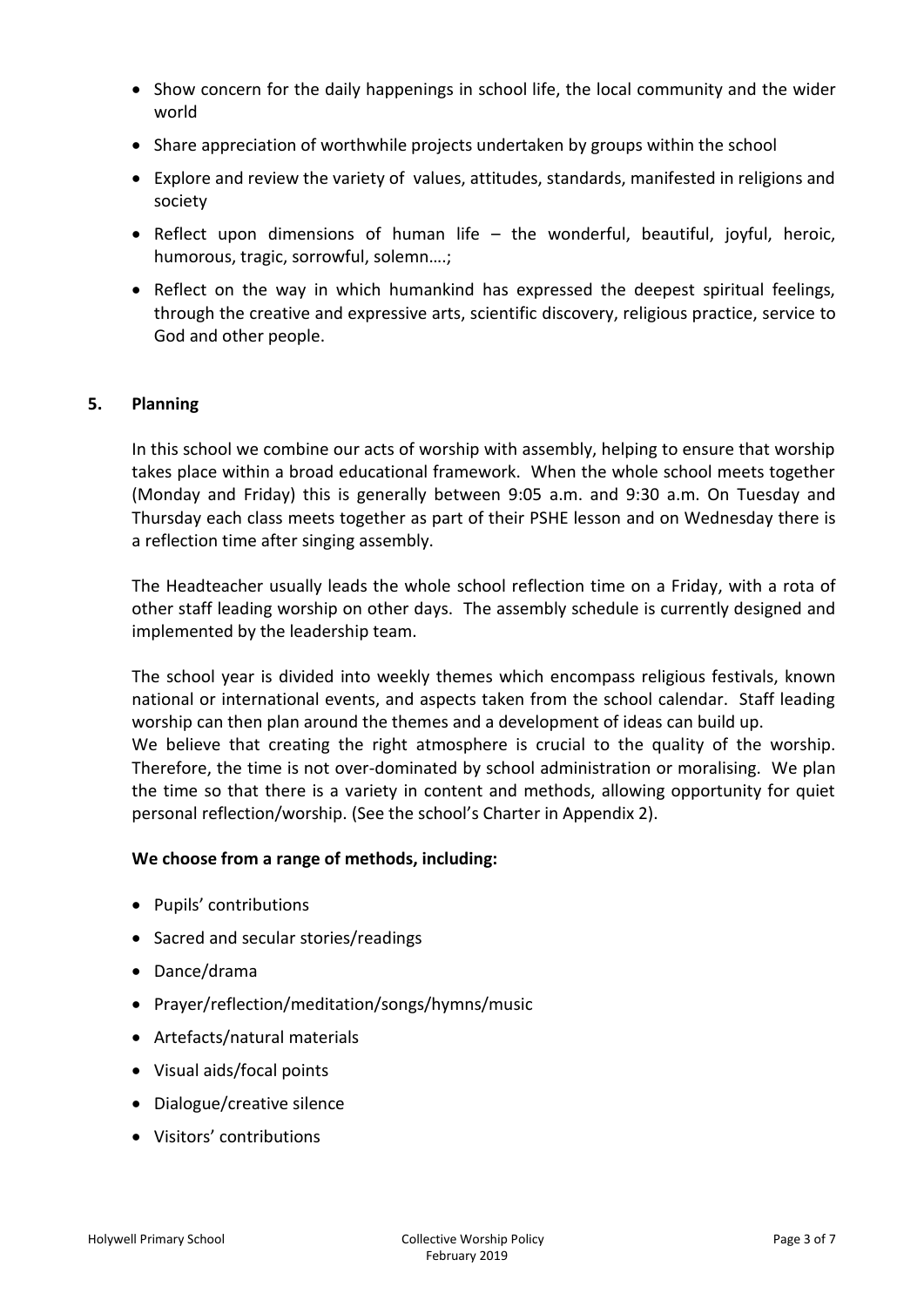#### **6. Success criteria**

At this school we evaluate our acts of worship against some of the following:

- Involvement, enjoyment, attention, reaction of pupils
- The growth of respect and tolerance within the school community
- Positive response to shared experience
- An atmosphere which matches the theme
- A contribution to individual and community sense of well being
- A sense of occasion
- Good order
- Staff affirmation
- A sense of challenge
- A place in the overall plan of the school
- Enrichment of pupil's experience

#### **7. Some Challenges**

#### 7.1 Staff non-contact time

We appreciate the need for staff to have some time during the school day set aside for planning and preparation. We also recognise the value of the whole school, including staff being involved in our school worship.

#### 7.2 Song/music

Song/music is a very powerful means of creating the right atmosphere and unifies and uplifts the school community. We have a bank of music from which to draw, taken from a variety of cultures and types. Likewise with the songs we sing. We are careful with our choice of songs to recognise that there might be some words which some of our children would find offensive to sing. We change the words of some songs to make them more inclusive when appropriate. We select our songs/music carefully to match the theme.

Every week we have a singing practice. During this we take time to consider carefully the words of one of the songs and make this into a worshipful experience by reflecting on and responding to that song.

#### 7.3 Prayer

The use of prayer has led to a great deal of debate. We feel that prayer is a good way of enabling children to focus their thoughts. Nevertheless, pupils should not be required to say or affirm prayers in which they do not believe. We have developed various forms of introductions to our prayers which distances children, but gives them the opportunity to participate if they so desire; e.g., 'It is now our quiet time. I would like you to think, wish or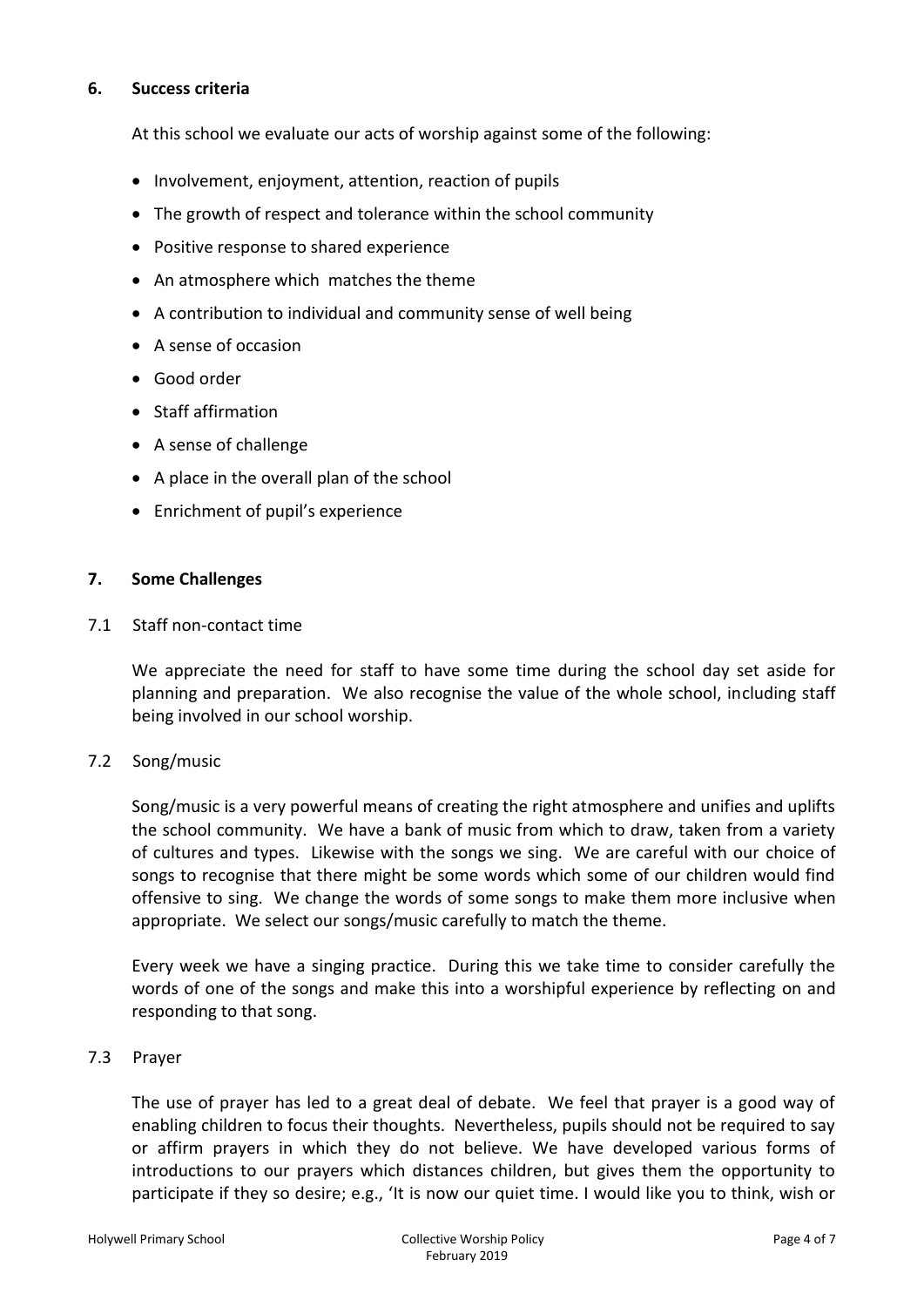pray. And now in a moment of stillness, listen to the words of a well known Christian/ Hindu/ Muslim prayer/poem/reading…' In this way we are able to use prayers from many different traditions.

It is not always necessary to have a prayer and the use of regular moments of silence and reflection provides opportunities for some pupils to respond in a personal way if they so wish.

7.4 Visitors

We enjoy the fresh approach which visitors can bring to our school worship, but we require them to adhere to our values. All visitors are issued with this policy and, unless otherwise agreed, will fit into the theme for the week.

We have made links with some people who visit us regularly to lead worship.

#### **8. Monitoring and review**

8.1 This policy will be monitored by the Governing Body and reviewed every 2 years.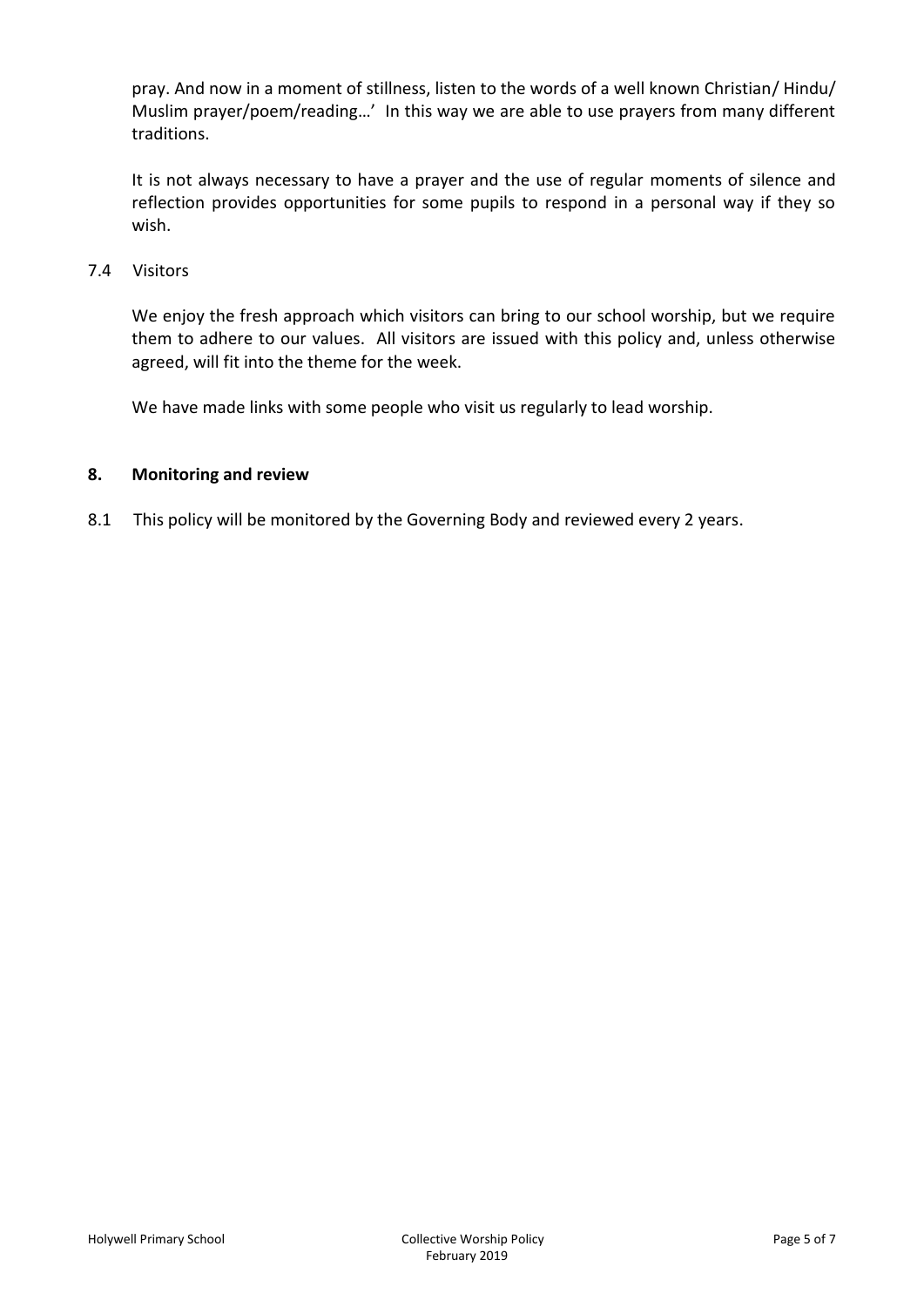#### **Appendix 1**

#### **List of Special Occasions**

Autumn Term: Harvest festival Eid Ul Adha Black History month Divali Remembrance day Anti-Bullying week Hannukah Christmas

Spring term Burns night Chinese New Year St David's day Easter

Summer term Eid

Other days and events that are celebrated include St George's day, St Patrick's and St Andrew's day.